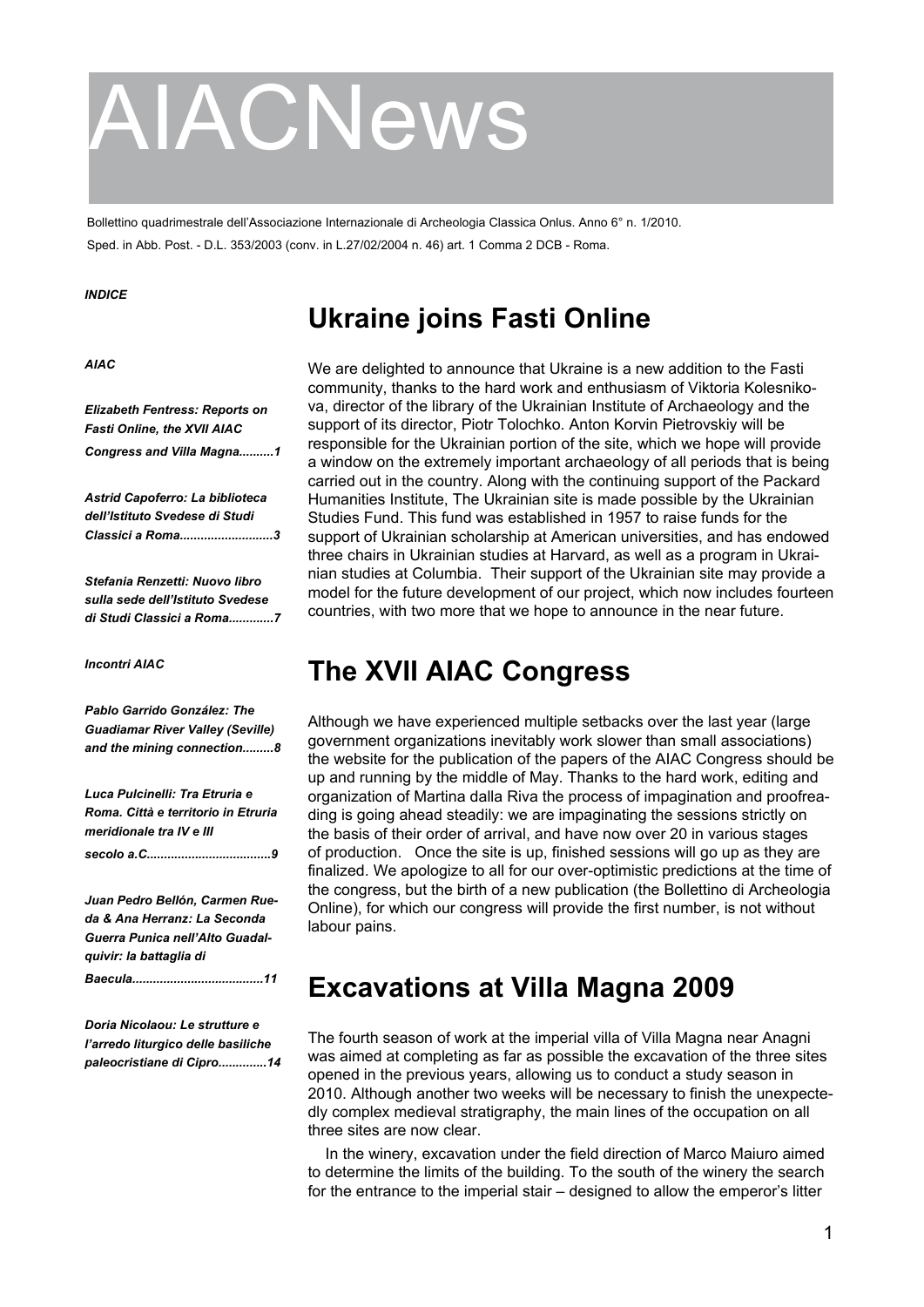

The winery baths; reconstruction Dirk Booms.

with, so far, a small peristyle court leading to a round *laconicum*. The corridor was as ele- Banca Intesa to be carried up to the press room – revealed a long corridor connected to a bath suite gantly decorated as the stair, with veneers in Portasanta and Numidian marble and moldings in Luni marble. On the other three sides of the building vaulted substructures were explored, probably intended to hold the *dolia* in which the wine was fermented. While it had long been known that the site was re-occupied by the medieval village of Villamagna, new this year is the discovery, based on abundant Forum Ware, that this dates to the ninth century. A small oven was found in one of the subterranean vaults, while a series of huts, first sunken-floored and then timber-built, occupied the area of the peristyle of the winery baths from the ninth through the twelfth centuries.

North of the winery excavation at the site of the slave barracks was completed, two blocks of rooms opening onto a small alley with a central drain. Along with the *dolia*, hearths and querns discovered last year, a number of infants buried under the floors can be taken as proof of the occupation of the space by family units; in two cases these were multiple burials separated by tiles. X-rays of the bone mass suggested that the infants were notably undernourished. The building collapsed around the time of Constantine. A reoccupation towards the end of the fourth century came to a close by the middle of the fifth.

At the monastery, excavation under the field direction of Caroline Goodson continued in the cemetery bringing the total of burials to over 400: anthropological work on these has begun in earnest, with a team of four and the participation of Janet Monge of the University Museum as consultant. Under the cemetery and the remains of the monastic garden is emerging a large paved courtyard dating to the beginning of the villa. The church was constructed directly on top of this, probably in the sixth century, over the foundations of a Roman building. Also fronting onto the piazza is what we interpret as a façade of the imperial residence, whose extension to the north is covered by the monastic buildings. Here again, reoccupation appears to date to the ninth century A.D., although its exact form will be established in the final excavation next year. The form of the thirteenth-century cloister has now been firmly established: built over a cistern with funnel-shaped inlets into its cross-vaulted roof, it combines a cloister courtyard with a substantial *impluvium*.

AIAC's participation in these excavations, along with the University of Pennsylvania, the Soprintendenza ai Beni Archeologici del Lazio and the British School at Rome, forms part of its larger project on the Imperial Villas of Italy. More detailed reports on the site can be found at www.villa-magna.org, and, of course, at www.fastionline.org. The excavation of the villa is featured in the current (June 2010) of the Smithsonian Magazine.

Elizabeth Fentress (President)

#### ASSOCIAZIONE INTERNAZIONALE DI ARCHEOLOGIA CLASSICA (AIAC)

 Sede: Via degli Astalli 4. Orario di apertura dell'ufficio: martedì ore 16.00 - 18.00. Recapito postale: Piazza San Marco, 49, I-00186 Roma, Italia. Tel./fax: ++39 06- 6798798 Web: www.aiac.org E-mail: info@aiac.org Codice fiscale: 80241430588 Partita Iva: 05952871001 IBAN: IT76 H030 6905 0570 0323 5030 717 BIC: BCI TIT MM709

#### *AIACNews*

 Direttore responsabile: Maria Teresa D'Alessio (tessa@inwind.it). Editore: Associazione Internazionale di Archeologia Classica onlus (AIAC). Piazza San Marco, 49 I-00186 Roma. Tel. / fax ++39 06 6798798. E-mail: info@aiac.org Homepage: http://www.aiac.org Redazione: Olof Brandt, Helga Di Giuseppe, Elizabeth Fentress. Registrazione Tribunale di Roma: n. 333/2005 del 12 agosto 2005. Stampatore: Spedalgraf S.r.l. Via dello Scalo Tiburtino s.n.c. 00159 Roma Chiuso in tipografia: il 9 giugno 2010.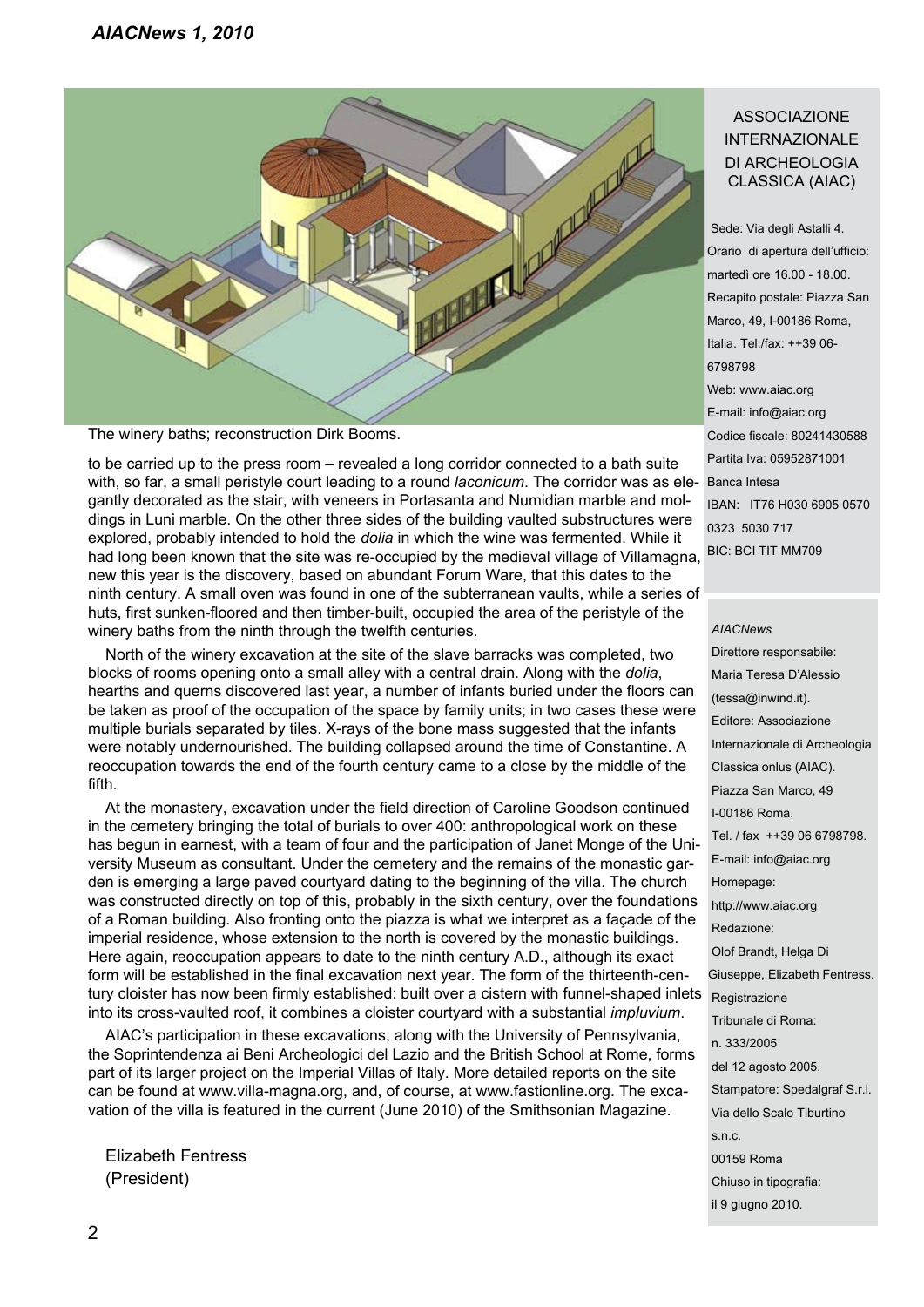# **La biblioteca dell'Istituto Svedese di Studi Classici a Roma**

Nel 2010 ricorrono i 70 anni dal trasferimento della biblioteca dell'Istituto Svedese di Studi Classici a Roma, fondato nel 1925, nella nuova sede in via Omero a Valle Giulia, inaugurata nel 1940. In anni di drammatici avvenimenti storici e grande fermento culturale l'Istituto Svedese svolse un ruolo non secondario sulla scena romana e internazionale. Nella sala conferenze dell'istituto, nel maggio del 1945, in una riunione presieduta dall'allora direttore Erik Sjökvist (1940-1948), nasceva l'Associazione Internazionale di Archeologia Classica. Sjökvist, che dal 1946 fu anche il primo segretario generale dell'Unione Internazionale degli Istituti di Archeologia, Storia e Storia dell'Arte in Roma, aveva lavorato come bibliotecario alla biblioteca Reale di Stoccolma e, a Roma, aveva dato prova della suo interesse "bibliotecario" offrendo la soffitta dell'istituto per ospitare il catalogo dell'Istituto Archeologico Germanico, fino al rientro dei volumi in Italia, e successivamente nelle attività legate al ritorno e al problema della conservazione delle biblioteche tedesche in Italia. Suo fu anche il progetto di un catalogo unico delle biblioteche di Valle Giulia. In anni più recenti Carl Nylander, direttore dell'Istituto (1979-1997) e presidente dell'Unione (1991-1997), ha dato un notevole contributo alla progettazione e alla nascita dell'Unione Romana Biblioteche Scientifiche (URBS), il cui catalogo unico ha enormemente facilitato la ricerca bibliografica da parte degli studiosi.

Fin dalla sua nascita negli anni '20 e poi maggiormente a partire dagli anni '40, il patrimonio librario dell'istituto ha potuto arricchirsi senza sosta, grazie alle politiche di acquisto dei direttori e dei bibliotecari, alle numerose donazioni e ai cambi avviati con altre istituzioni in seguito alla pubblicazione degli *Acta Instituti Romani Regni Sueciae.*

L'istituto possiede la più fornita biblioteca svedese di antichistica e costituisce un importante punto di riferimento per tutti gli studiosi svedesi di antichità classiche, ma

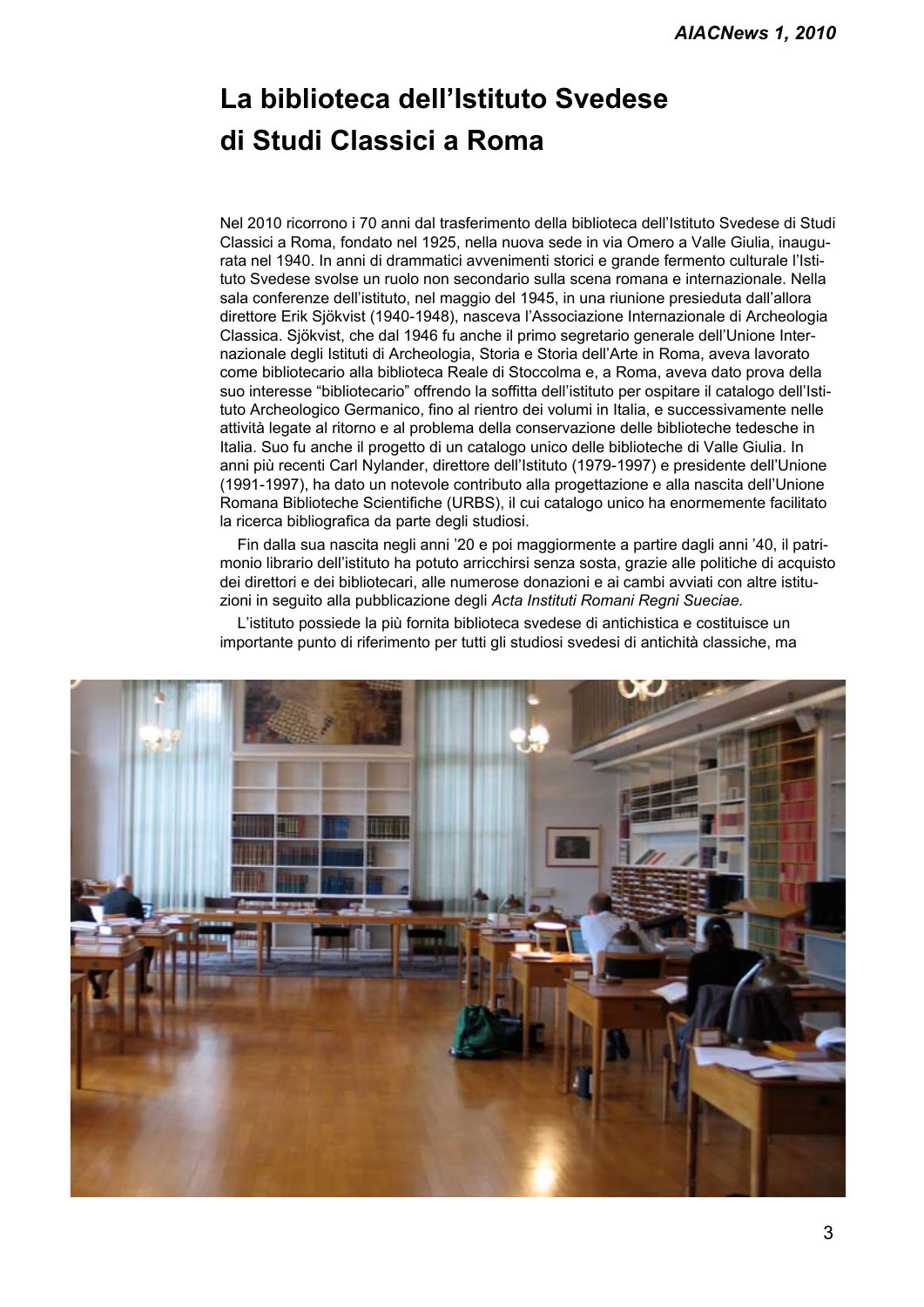#### *AIACNews 1, 2010*

esso mette a disposizione le sue risorse anche alla comunità degli studiosi che operano a Roma. Il fondo comprende circa 60.000 volumi e 300 riviste correnti. Le principali discipline di riferimento sono l'archeologia classica, la storia dell'arte antica e la topografia del Mediterraneo, soprattutto dell'Italia e di Roma. Particolarmente forniti sono poi i settori che rispecchiano le attività dell'istituto, come la sezione di etruscologia, il cui studio è divenuto una tradizione in seguito agli scavi svedesi nell'Etruria meridionale. Meno complete, ma non prive di interesse, sono le sezioni di protostoria, storia antica, epigrafia, filologia classica, religioni del mondo classico, numismatica. Il numero sempre più alto di libri pubblicati ogni anno nelle varie discipline ed i loro costi elevati hanno imposto ai bibliotecari una maggiore selezione e specializzazione delle collezioni, e più difficile risulta oggi mantenere aggiornate tutte le materie. Ne è un esempio la letteratura archeologica di ambito greco, per la quale, comunque, si continuano ad acquisire alcune riviste e collane. Una nuova disciplina si è affiancata a quelle tradizionali a partire dal 1959, quando fu istituito un corso di storia dell'arte diretto da Torgil Magnuson e si cominciò ad acquistare volumi e periodici di storia dell'arte, in particolare sull'arte italiana del Rinascimento e del Barocco. Altri settori della biblioteca sono dedicati al restauro, all'urbanistica, alla tutela dei beni culturali, alla storia del collezionismo e alla museologia. Una piccola sezione della raccolta, frutto di donazioni e cambi con altre istituzioni svedesi, riguarda infine l'archeologia, l'arte, la storia e la letteratura della Svezia, nonché traduzioni in svedese della letteratura italiana.

Importante fonte di arricchimento e specializzazione sono state, fin dall'inizio, le donazioni di privati. La Collezione Bildt, preziosa raccolta di volumi donata all'istituto dagli eredi del Barone Carl Bildt (1850-1931), Ministro di Svezia in Italia, comprende opere sui rapporti culturali tra Svezia e Italia e più particolarmente su Santa Brigida e sulla Regina Cristina di Svezia; la Collezione Hernmarck contiene i volumi di Carl Hernmarck (1916- 1978) su Roma e sui viaggi in Italia, mentre la Collezione Yarden, donata da Leon Yarden (1920-1988), riguarda l'ebraismo; la Collezione Hartmann, infine, donata dallo storico dell'arte danese Jørgen Birkedal Hartmann (1910-1998), raccoglie monografie, periodici ed estratti sul Neoclassicismo.

La crescita del patrimonio librario ha come immediata conseguenza la diminuzione dello spazio disponibile. I locali della sede di via Omero prevedevano in origine una capienza massima di 25.000 volumi e dunque dopo alcuni anni la sala della biblioteca non fu più sufficiente ad ospitare l'intera collezione. Vennero così progressivamente utilizzati altri ambienti, come la sala conferenze e il corridoio degli uffici. Nel 1969 fu ristrutturato il primo piano e vennero destinati alla biblioteca nuovi spazi, inclusi alcuni posti di lavoro. La ricerca di una nuova soluzione al problema dello spazio per i volumi si ripresentò negli anni '80. Con i lavori di ristrutturazione del 1987-1988 fu aggiunto un nuovo magazzino nel piano interrato dotato di scaffali compattabili per 650 metri lineari, mentre al piano superiore veniva ricavata una nuova biblioteca per la storia dell'arte e altri spazi erano attrezzati con scaffalature. Negli anni '90 furono sistemati altri scaffali nel corridoio del piano interrato.

Nel 2001, esaurito ormai lo spazio a disposizione, è iniziata una nuova fase di progettazione e, a partire dal 2003, è stato purtroppo necessario magazzinare alcuni settori della biblioteca, rendendoli inaccessibili al pubblico. Nel 2007 è stato acquistato, con il finanziamento dell'Associazione degli Amici dell'Istituto, un armadio per i libri rari, collocato nella sala conferenze.

Nel 2008, grazie ad un generoso finanziamento da parte della *Fondazione Knut e Alice Wallenberg*, è stato realizzato al piano interrato, sotto la residenza del direttore, un nuovo magazzino dotato di sistema di climatizzazione. Il locale, al quale possono accedere i visitatori, è stato arredato con scaffali compattabili per un'estensione lineare di 1300 metri e vi sono stati trasferiti tutti i periodici e gran parte delle collane monografiche, nonché i fondi Suecana, Hartmann, Hernmarck, Yarden, i volumi *in folio* e parte del Reference.

Altro spazio destinato alla biblioteca è stato ricavato nel magazzino della ceramica, anch'esso dotato di scaffalature compattabili. I materiali ceramici provenienti dagli scavi svedesi, in particolare quelli di San Giovenale e Luni sul Mignone, sono stati infatti trasferiti in un magazzino messo a disposizione dal Comune di Blera, non lontano dal loro luogo originario di provenienza. Questa nuova disponibilità di spazio ha inoltre consentito l'eliminazione della scaffalatura dai corridoi, poco adatti alla conservazione del materiale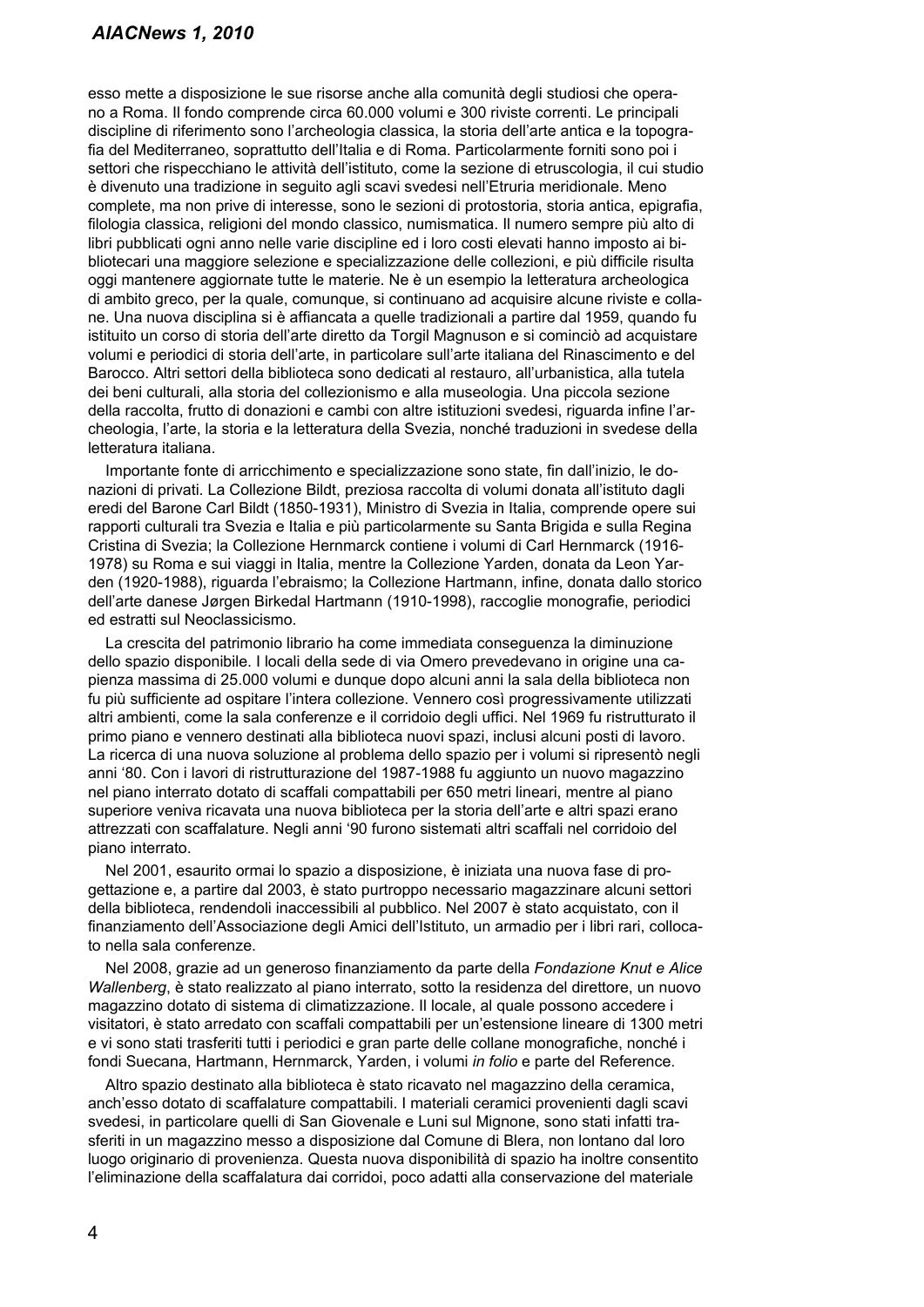

#### librario.

La disponibilità di nuovi magazzini ha finalmente permesso di risistemare i volumi sugli scaffali delle altre sale e, dunque, nel rispetto della tradizione degli studi e degli interessi dell'istituto, nella biblioteca grande e nella sala conferenze sono collocati i volumi riguardanti l'archeologia classica, la topografia romana e l'etruscologia, mentre la biblioteca al piano superiore ospita la storia dell'arte e la sala scrittura i volumi di filologia classica.

Ai recenti lavori di ampliamento ha fatto seguito una generale revisione della sistemazione della biblioteca. Nel 1940-41 fu Arvid Andrén, allora assistente (poi direttore 1948-1952, 1964-1966), ad occuparsi del completo riordinamento della biblioteca nella nuova sede, con la creazione *ad hoc* di un sistema di classificazione e di un catalogo. Il suo lavoro fu poi continuato dai biliotecari Gino Filipetto e Kerstin Bellerba. Il sistema ha subito successivamente alcune modifiche in base a diverse esigenze, con la creazione di nuovi settori e la divisione di altri. La nuova revisione dei settori, ancora in corso, prevede inoltre l'utilizzo di nuove segnature e di etichette che facilitano il reperimento dei titoli sugli scaffali.

Le attività dell'istituto si sono notevolmente ampliate negli ultimi anni, grazie a nuovi corsi e progetti, anche a carattere interdisciplinare, e la biblioteca si è organizzata per accogliere un numero sempre maggiore di borsisti e ricercatori. Sono ammessi anche gli studiosi esterni, che dispongono di tavoli e di connessione ad *internet*, sia via cavo che *wireless*, con il proprio computer. Di norma è concesso l'accesso diretto agli scaffali. Il catalogo della biblioteca è consultabile dal sito di URBS (www.reteurbs.org). La conversione retrospettiva è pressoché ultimata e solo una minima parte dei volumi deve ancora essere inserita nel catalogo *online*. Sul sito URBS è inoltre possibile consultare la lista delle nuove accessioni della biblioteca e l'elenco dei periodici correnti. La biblioteca fornisce agli utenti servizi di informazione bibliografica e di prestito interbibliotecario dalla Svezia di opere non presenti nelle biblioteche italiane.

Astrid Capoferro Istituto Svedese di Studi Classici a Roma www.isvroma.it capoferro@isvroma.it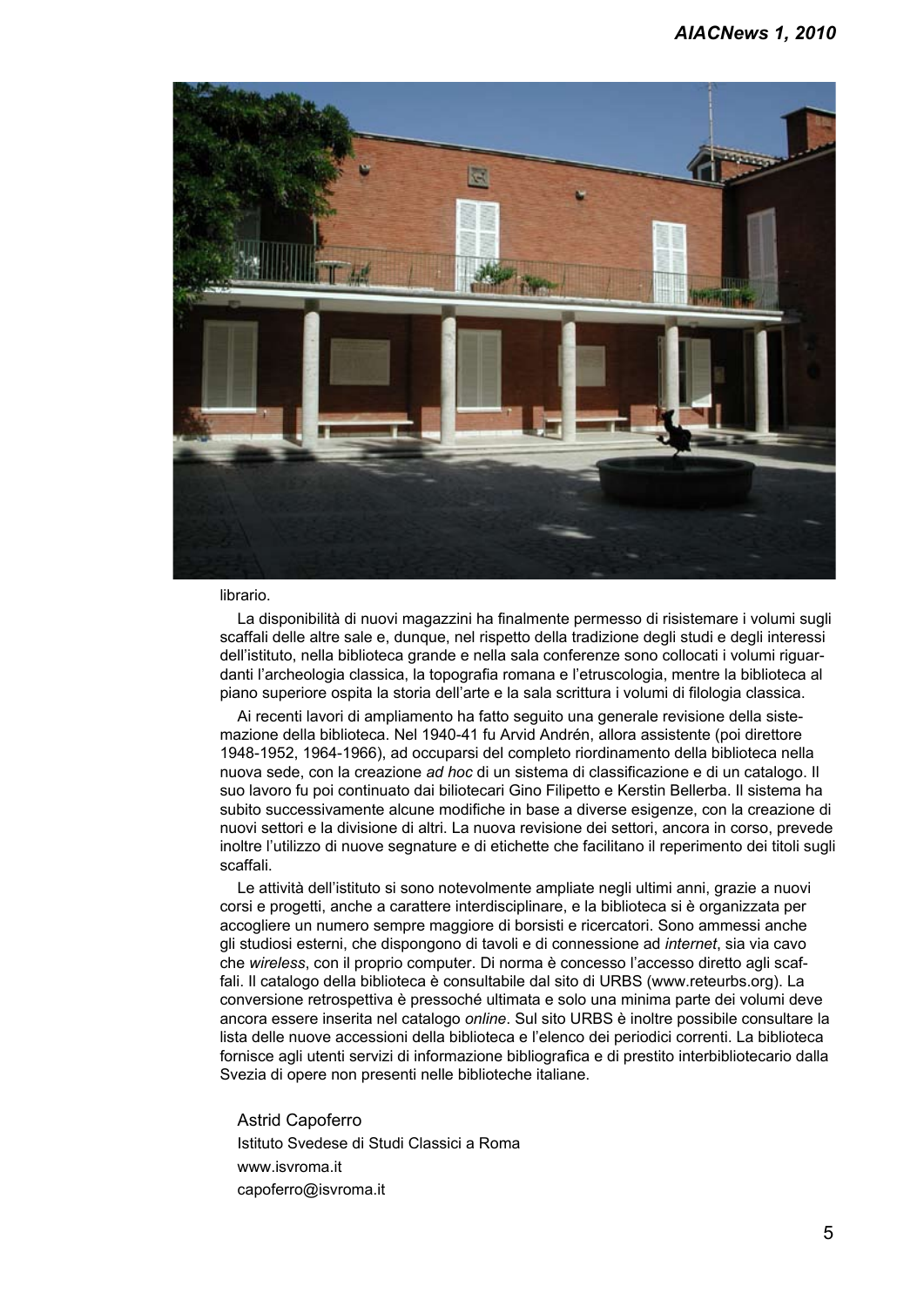#### *AIACNews 1, 2010*

Bibliografia

G. Filipetto, "Fortuna di una biblioteca", in *Svenska Institutet i Rom, 1926-1976* (C.E. Östenberg ed.), Stockholm 1976, pp. 107-113.

C. Nylander, "The thread of Ariadne. Notes on library collaboration in Rome", in *Ab Aquilone. Nordic Studies in Honour and Memory of Leonard E. Boyle, O.P.* **(M.L. Rodén ed.), Stockholm 2000, pp. 253-271.**

A. Capoferro, "Lavori di ampliamento della biblioteca dell'Istituto Svedese di Studi Classici a Roma", in *Annuario. Unione internazionale degli istituti di archeologia, storia e storia dell'arte in Roma***, 50 (2008-2009), pp.** 193-196.

Biblioteca dell'Istituto Svedese di Studi Classici a Roma Via Omero 14 - 00197 Roma. Tel 06-3201596 / 966

Catalogo: www.reteurbs.org

Orario di apertura: Lun.-Ven., 9.00-15.00.

Per l'accesso sono richiesti una lettera di presentazione e un documento di identità.

# *DESTINARE IL 5 per mille all'AIAC*

*Anche quest'anno è possibile destinare il 5 per mille dell'Irpef a favore di Associazioni senza scopo di lucro.*

*Scegliere l'AIAC (Associazione Internazionale di Archeologia Classica) significa dare un contributo concreto alla crescita di un'Istituzione composta da Archeologi che si impegnano a sostenere gli studi sul mondo antico ed a diffonderne la cultura.*

*L'archeologia è una delle ricchezze maggiori del nostro Paese, ma è sempre meno finanziata e sostenuta. Aiutiamola noi destinando il 5 per mille della nostra dichiarazione dei redditi all'Associazione Internazionale di Archeologia Classica (AIAC Onlus). Per sostenere l'AIAC è sufficiente inserire nello spazio della dichiarazione dei redditi riservato alle Organizzazioni Non Lucrative (ONLUS) la propria firma e indicare il C.F. 80241430588.*

*Farlo non ti costa nulla, non è una tassa in più ma sono soldi che ti vengono già detratti.*

*Lasciare in bianco la voce del 5 per mille non serve a nessuno!*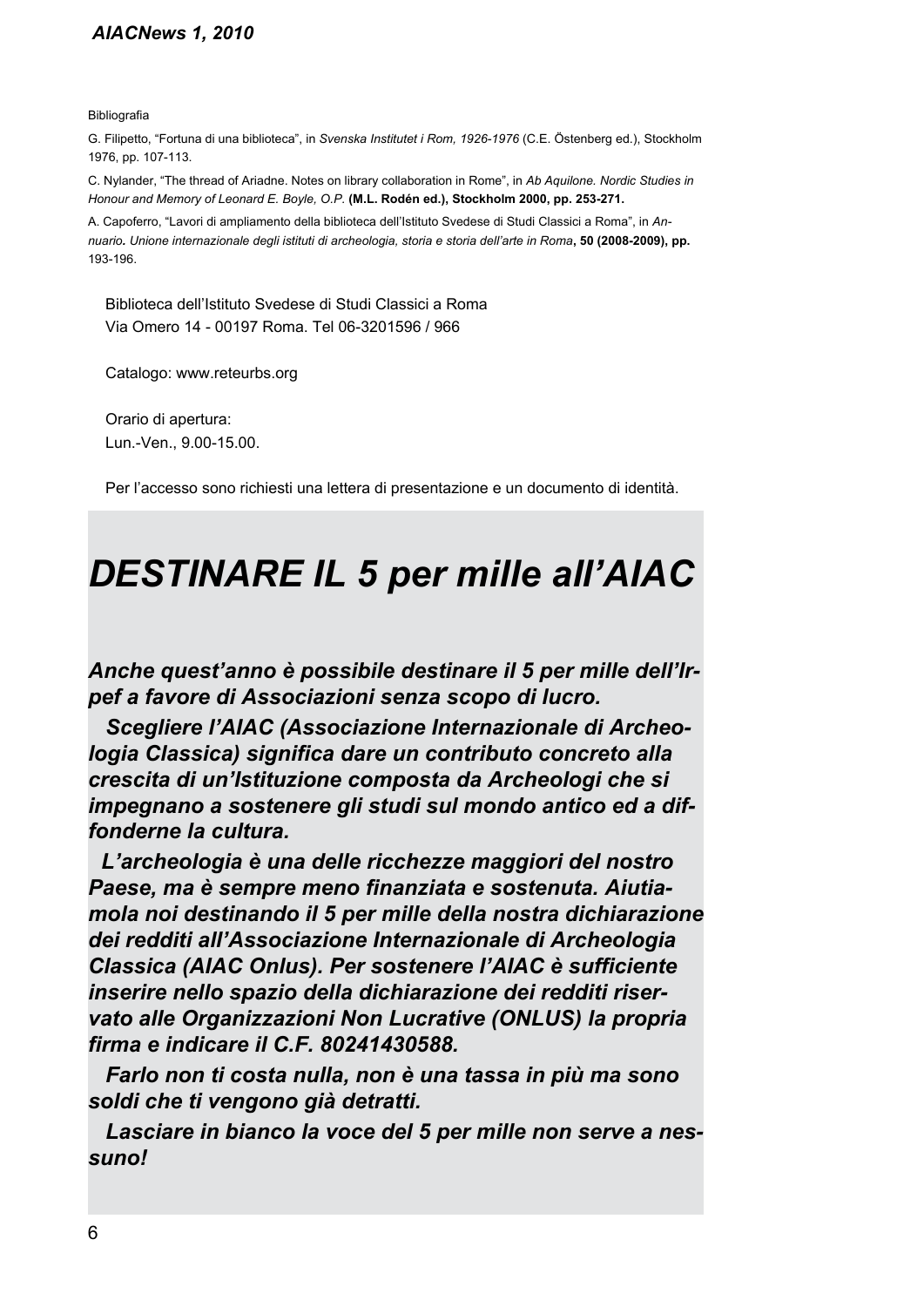

#### Nuovo libro sulla sede dell'Istituto Svedese di Studi Classici

Il 16 giugno 1940 fu inaugurata la nuova sede, a Valle Giulia, dell'Istituto Svedese di Studi Classici. L'edificio è stato disegnato da Ivar Tengbom, uno dei maggiori architetti svedesi dell'epoca, e arredato da famosi stilisti: Carl Malmsten, Elsa Gullberg, Märta Måås Fjätterström e Maja Sjöström. Il Principe Eugenio (fratello di Re Gustavo VI Adolfo) dipinse un monumentale paesaggio la sala conferenze, mentre lo scultore Carl Milles donò la bella scultura "Solglitter" (bagliore di sole) che orna la vasca al centro del cortile.

I successivi ampliamenti ei ristrutturazioni (1963-54, architetto Anders Tengbom; 1987-88, arch. Bo MyrenbergI e designer Åke Axelsson) non hanno modificato il carattere originario dell'istituto I locali di rappresentanza della residenza del direttore, la grande sala lettura, la sala conferenze e il vestibolo hanno mantenuto il loro aspetto originario. Un nuovo magazzino per la biblioteca è stato realizzato, sotto la residenza del direttore, nel 2008-2009

#### *L'Istituto Svedese di Studi Classici a Roma – The Swedish Institutet of Classical Studies in Rome*

A cura di: Börje Magnusson, Jan Ahlklo Testi: Jan Ahlklo, Hans Henrik Brummer, Francesco Fariello, Barbro Santillo Frizell, Börje Magnusson, Ivar Tengbom Grafica: Carl Johan Hane Fotografie: Åke E:son Lindman, Cesare Faraglia Traduzioni: Staffan Klintborg, Janet Mente, Stefania Renzetti Prezzo: 40 euro

#### *Stefania Renzetti*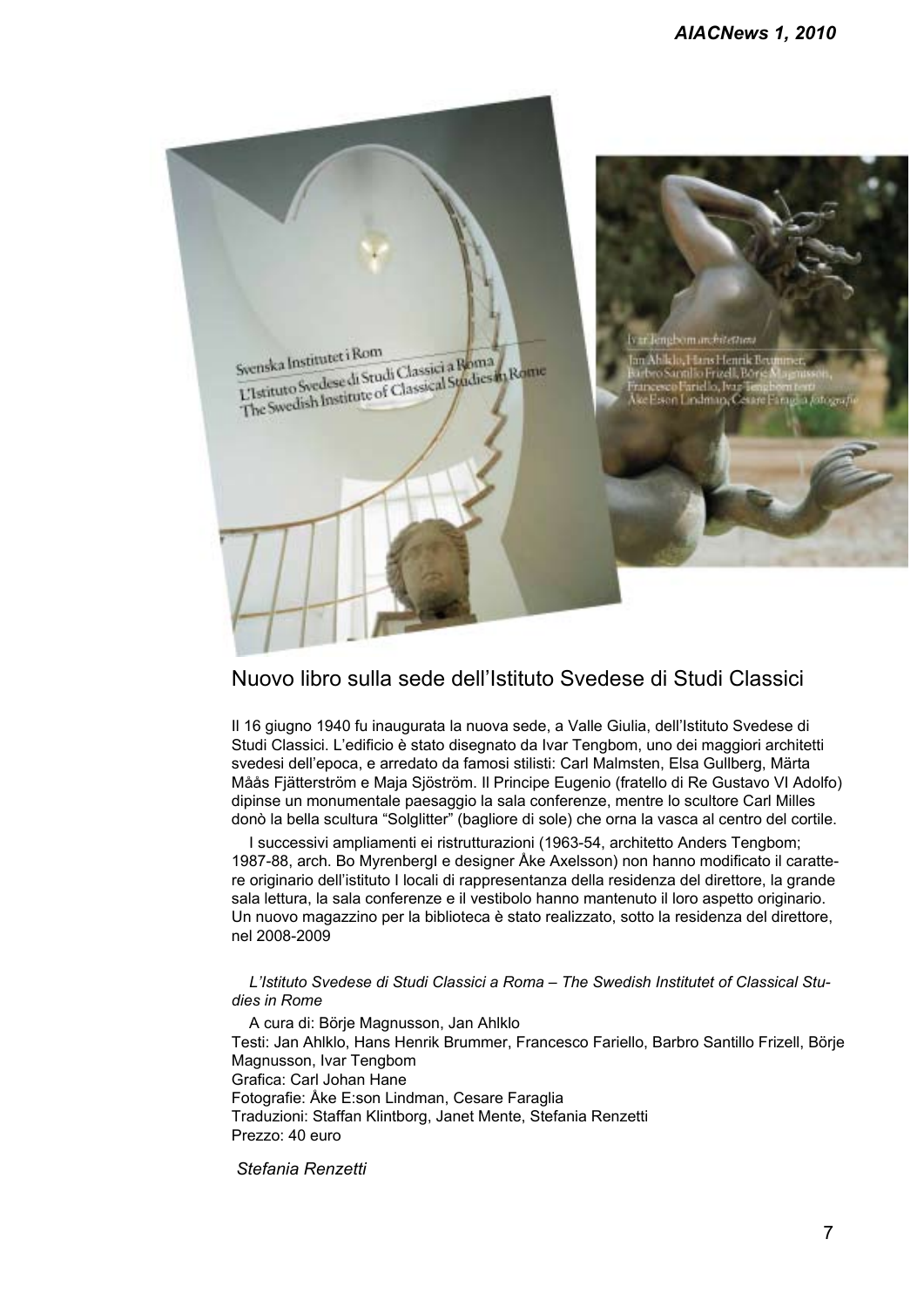# **The Guadiamar River Valley (Seville) and the mining connection**

Imperialism and Romanisation are concepts whose sense is still in debate. However, beyond their meaning for Historiography, we must check the way in which Romans exploited their provinces and the archaeological traces they left in doing so. In this way, mining is one of the fields in which the Roman state clearly intervened, searching for resources to finance the imperial policy and bureaucracy; since coinage in Antiquity was not fiduciary, the emperor needed to control as much metal as possible in order to assure minting.

From our view, traditional concepts of Romanization and Imperialism are not adequate for Antiquity, at least in the way that many scholars pretend something like a nineteenth century colonialism during the Roman period. It rather seems that, even not denying the very existence of an imperial impulse, the main characteristic of Roman imperialism is its unstructured and rather cojunctural development, with high variations from one region to another, and a new policy under the Principate.

It has been argued (Richardson, 1986) that in Roman Spain imperialism was unsystematic during the Republic, which in turn does not mean the lack of violence, coercion or imposition, but rather the opposite: it narrowly depended from the policy and, to a certain degree, autonomous agency of provincial governors. We obviously take the risk of seeming simplistic, but in general, evidence from southern and eastern Spain suggests

*Dall'Incontro AIAC del 7 dicembre 2009 "Città e territorio tra metodi e interpretazioni"*

*moderato da Gert-Jan Burgers*



*Map 1. The river Guadiamar valley in Southern Spain with the former Lacus Ligustinus*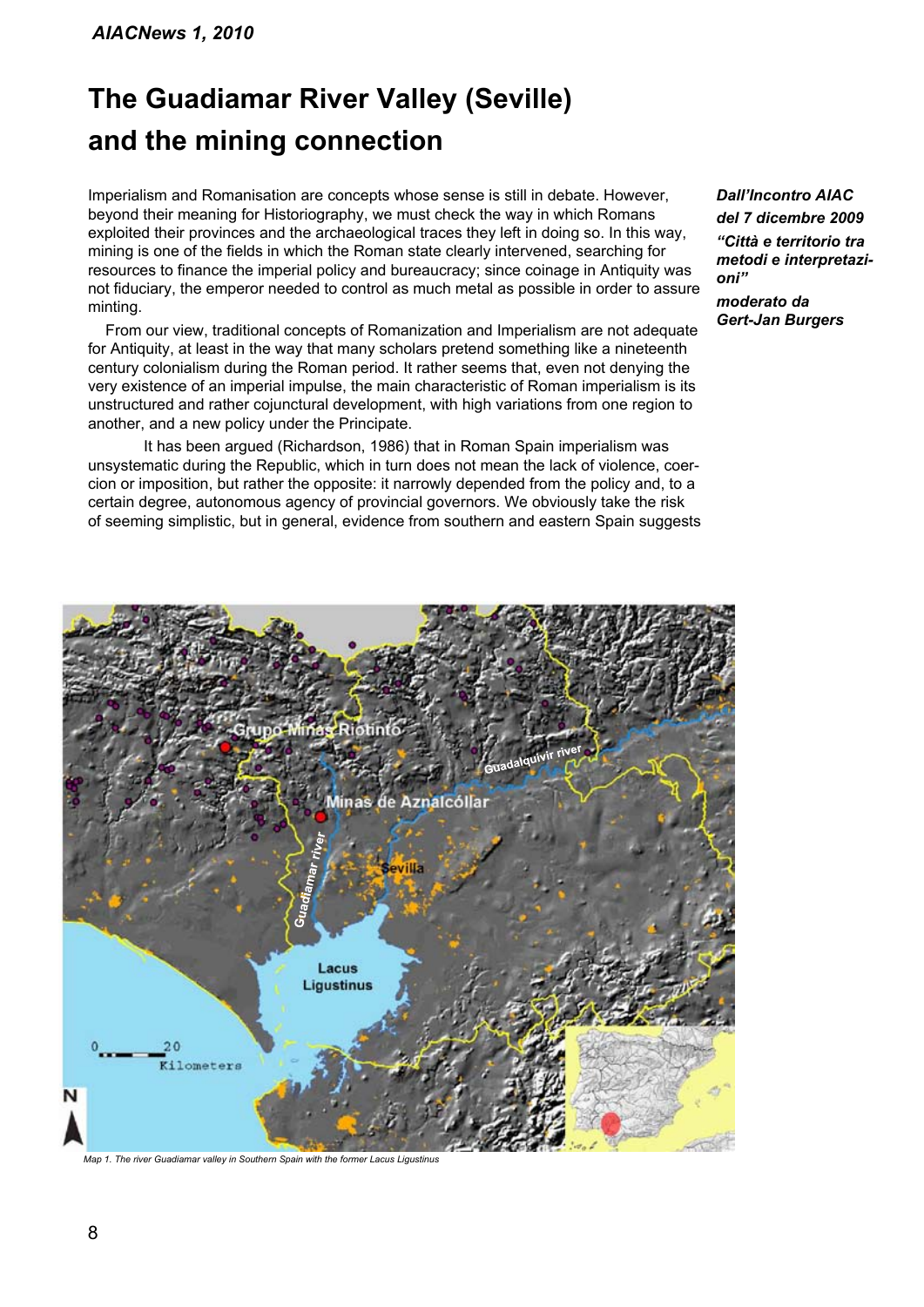that Romans only intervened directly when concerned with important resources, such as ore deposits.

From Augustus onwards, and leaving aside the "cultural revolution" or whatever the word we want to use for Romanization processes under his principate, it happened what Domergue (1972) called *la grande misse en valeur* of Roman mining in Spain, contending the straight relationship between mines and countryside, as well as the direct impulse that the state gave to the process. This important change is also explained by many other reasons we cannot mention now, but the main one seems to have been the need of resources to finance the policy of the new State, both in Rome and provinces.

That is why the Guadiamar river valley in southern Spain (map 1), is an excellent place to explore these changes and the relationship mines-countryside. Although probably active in the late Republic, the mines around Aznalcóllar (20 Km West of Seville) increased their production of copper and silver at the Augustean period. Their huge interest lays on the fact that the Guadiamar river, which runs North to South, connected those mining zones directly to the sea, the former *Lacus Ligustinus*. In just a few kilometres, we change from the soft slopes of Sierra Morena to a broad *campiña*, whose agricultural potential is even greater than the average of the Guadalquivir valley.

This area has been surveyed during the last three years, by means of a triple strategy. The first one was a combination of geophysical survey and surface sampling in five selected sites; these surveys at a semi-micro scale, have been complemented by an intensive one, with samples all over the river valley, as well as an extensive revision and revisiting of previously collected sites.

To conclude, our aim is to deem the main metal routes that were operating in the Guadiamar river, and if it exists a correlation between the mining activities of the northern half of the valley and the settlement patterns of the whole area. But, in a broader sense, the true objective is to assess the validity of the *mines-countryside* model as defined by Domergue in 1972, even though it is applicable only for areas entouring mines.

Pablo Garrido González Universidad de Sevilla-pgarrido1@us.es

#### **References**:

DOMERGUE, C. (1972): "Rapports entre la zone minière de la Sierra Morena et la plaine agricole du Guadalquivir à l´époque romaine. Notes et hypothèse". *Mélanges de la Casa de Velázquez* 8, Madrid, Casa de Velázquez. 614-621.

RICHARDSON, J. S. (1986): *Hispaniae. Spain and the development of Roman Imperialism. 218-82 BC*. Cambridge, Cambridge University Press.

### **Tra Etruria e Roma.**

*Dall'Incontro AIAC del 7 dicembre 2009 "Città e territorio tra metodi e interpretazioni" moderato da Gert-Jan Burgers*

#### **Città e territorio in Etruria meridionale tra IV e III secolo a.C.**

La ricerca, svolta nell'ambito del Dottorato di ricerca in Archeologia (indirizzo Etruscologia) sotto la direzione del prof. G. Colonna, segue un'impostazione prevalentemente storico-topografica, prendendo le mosse da un'analisi dello spazio geografico e dei caratteri geo-morfologici salienti di un'ampia regione dell'Etruria meridionale individuata grossomodo a nord dalla valle dell'Albegna e dal Monte Amiata, ad est dalla valle del Tevere e dai Monti Cimini e a sud dal Lago di Bracciano e dal corso del Torrente Arrone,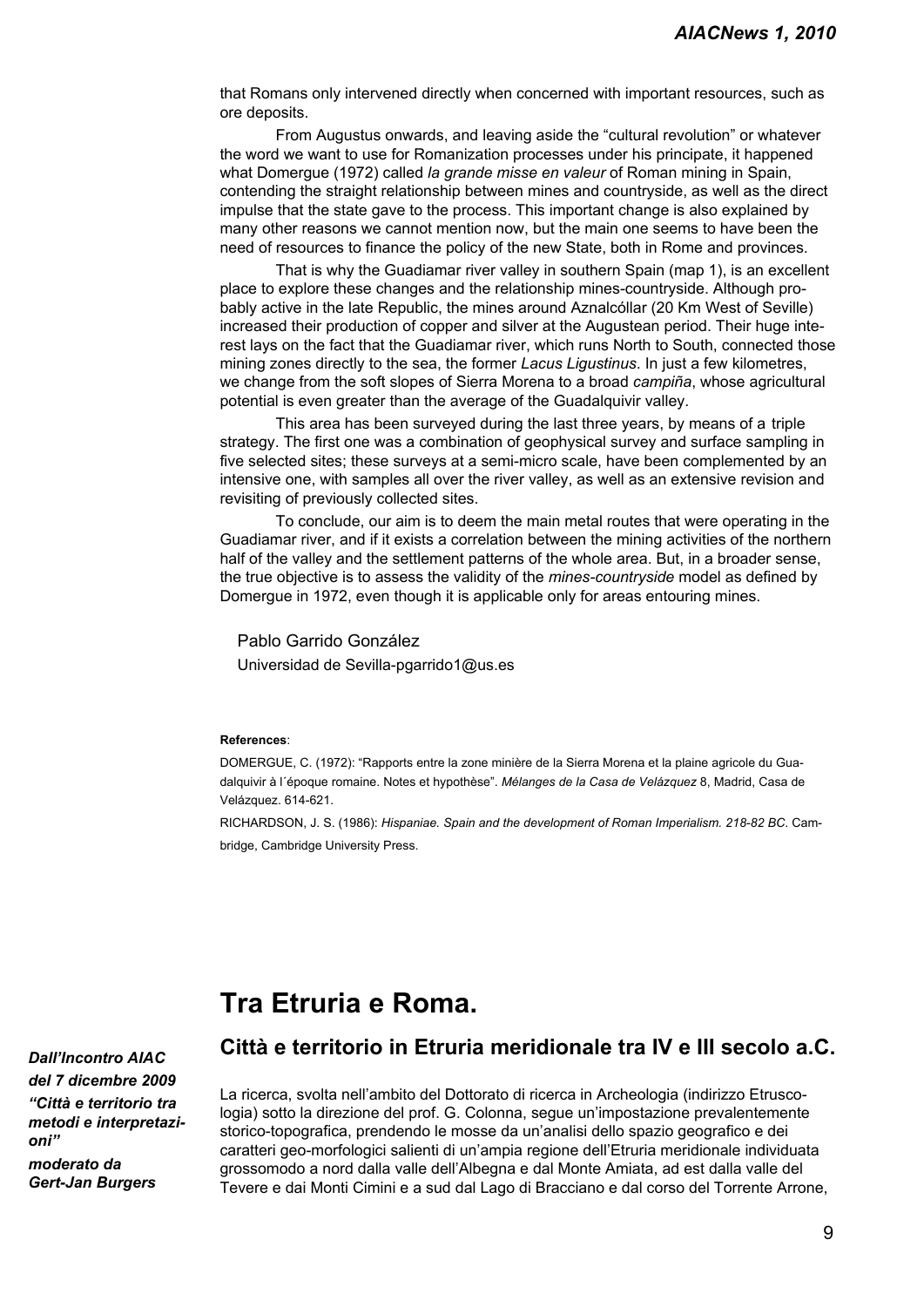suo emissario. Tale regione corrisponde, in età ellenistica, all'estensione dei territori delle quattro metropoli etrusche di Vulci, *Volsinii*, Tarquinia e *Caere*, tutte strettamente anche se in modi differenti legate fra loro.

Il lavoro si propone di indagare il rapporto fra i centri dell'Etruria meridionale ed i loro territori in un periodo, quello compreso tra il IV ed il III secolo a.C., che segna per l'intera Italia centrale un momento di profonda trasformazione. In Etruria infatti, all'intensa riorganizzazione politica e territoriale messa in atto dalle grandi *poleis* meridionali si sovrappongono progressivamente i condizionamenti della crescente e violenta pressione espansionistica esercitata da Roma, che giungono infine, dopo i profondi sconvolgimenti causati dalla Seconda Guerra Punica, a modificare in maniera sostanziale ed irreversibile l'assetto territoriale dei centri sottomessi.

Nell'analisi del territorio, che si è cercato di rendere il più unitaria possibile, nonostante la inevitabile disomogeneità della documentazione disponibile, l'attenzione è stata posta in primo luogo, oltre che alla pur necessaria raccolta e sistematizzazione dei dati, allo studio di alcune aree campione e situazioni topografiche particolarmente significative. La redazione di una apposita cartografia archeologica a scala territoriale, anche se sulla base della sola documentazione edita, consente infatti di apprezzare con immediata evidenza la distribuzione e la tipologia degli insediamenti, i loro rapporti con i centri di maggiore importanza, con le principali vie naturali di comunicazione, nonché con gli aspetti geografici più notevoli e condizionanti del paesaggio e della geologia della regione.

Di grande interesse è risultato in proposito il problema delle aree di confine tra gli agri dei vari centri urbani, caratterizzate da situazioni particolari di sovrapposizione o interferenza di elementi culturali differenti e da una caratteristica progressiva rarefazione delle presenze archeologiche, che lascia intravedere l'esistenza di vere e proprie «zone-cuscinetto» pressoché disabitate, particolarmente evidenti in quasi tutta la fascia più settentrionale della regione esaminata, ai margini dei territori di Vulci e di *Volsinii*.

Altro aspetto significativo è poi, ad esempio, quello dell'organizzazione ed estensione del popolamento rurale, che risulta essere, nella sua notevole variabilità legata a fattori naturali, ma soprattutto sociali e politici, un elemento assai caratterizzante e di primaria importanza per la ricostruzione dell'economia, del paesaggio e del territorio dell'Etruria meridionale ellenistica.

L'analisi territoriale offre infine un quadro di base articolato per una migliore comprensione della complessa serie di avvenimenti che caratterizza il periodo storico in esame, che in diversi punti rimane purtroppo ancora assai oscura e dibattuta, particolarmente in rapporto con l'espansione politica e militare di Roma. A tal proposito, una delle acquisizioni topografiche più recenti e significative, la definitiva localizzazione della *praefectura* di Statonia nei pressi di Bomarzo sulla Valle del Tevere, è stata sottoposta ad un'attenta verifica che, per la fase ellenistica in esame, si è tentato di estendere all'intero *corpus* di testimonianze archeologiche (ma anche epigrafiche e prosopografiche) offerto dal territorio e dagli insediamenti contermini. È stato in tal modo possibile documentare la notevole e crescente espansione dell'influsso esercitato da Tarquinia sulla regione ferentana e sulla Valle del Vezza, vera cerniera tra i territori volsiniese e tarquiniese e frontiera con l'Agro falisco ai piedi degli incombenti Monti Cimini, nelle fasi immediatamente precedenti e contemporanee alla romanizzazione, influsso invero già individuato in precedenza da diversi studiosi, sulla base però prevalentemente di testimonianze della piena età romana.

Luca Pulcinelli

(Università di Roma «La Sapienza») luca.pulcinelli@tiscali.it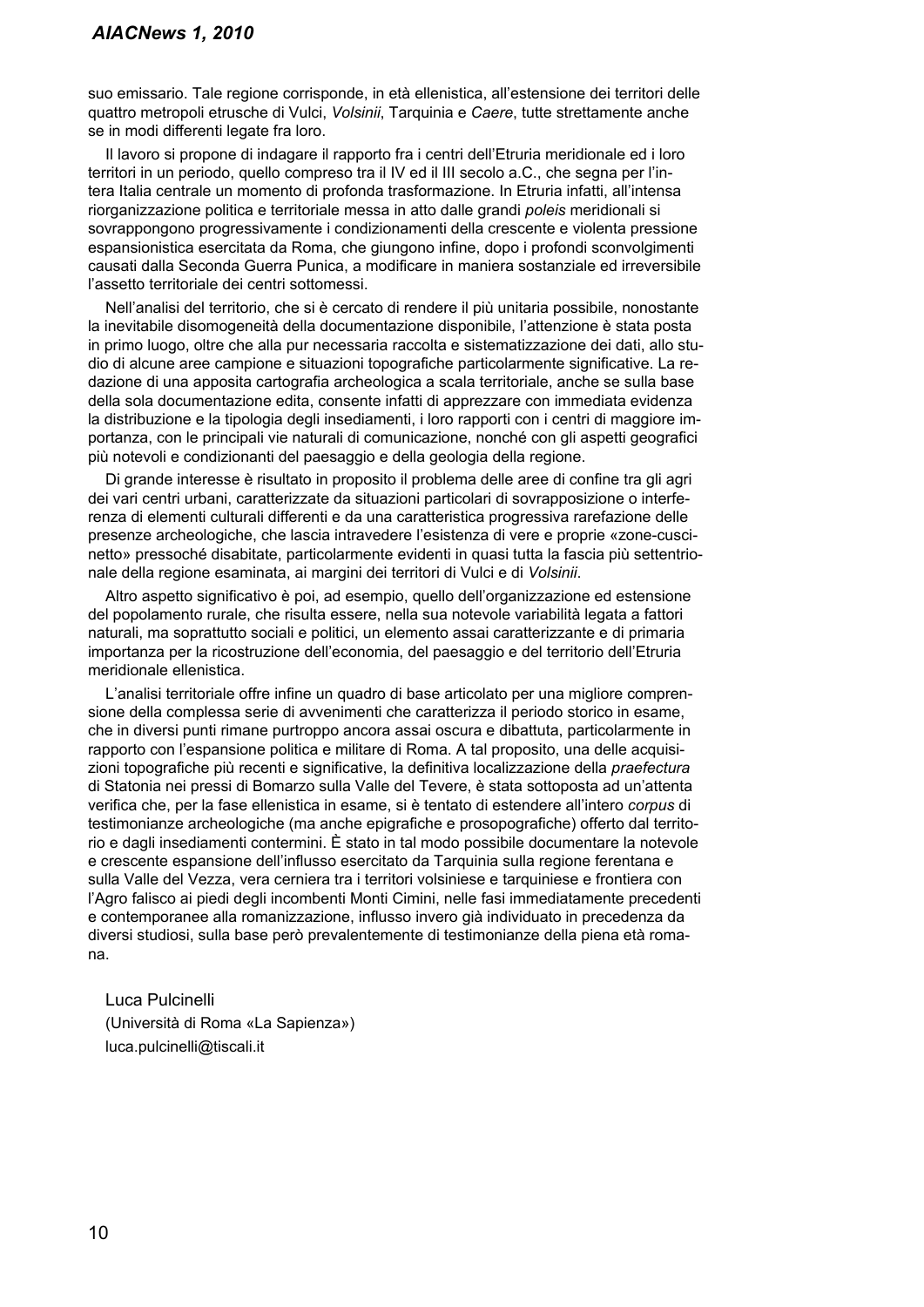

*Figura 1. Area di campionamento archeologico superficiale sull campo di battaglia. Detaglio dell'accampamento verificato con gli scavi.*

# **La Seconda Guerra Punica nell'Alto Guadalquivir: la battaglia di Baecula**

*Dall'Incontro AIAC del 1 febbraio 2010 "Comunicare il passato con ricostruzioni, immagini e simboli" moderato da Alexandra W. Busch*

Il Progetto Baecula (Centro Andaluz de Arqueología Ibérica – Universidad de Jaén – España) è centrato sull'analisi archeologica di un campo di battaglia della Seconda Guerra Punica. Questo fatto, che potrebbe sembrare, diciamo, normale, è invece paradigmatico, in quanto a tutt'oggi non è ancora stata realizzata un'esperienza di questo tipo nell'intera Europa.

Gli scenari dei conflitti bellici, in generale, sono stati trattati dalla filologia, l'analisi delle fonti, la topografia,… ma, sebbene le stesse fonti indichino l'esistenza di elementi archeologicamente esplorabili quali accampamenti, città, armi, tipi di truppe,… il discorso si è fossilizzato ed esiste un'ampia bibliografia incentrata sulla retorica del "*come può essere successo*".

La metodologia archeologica progettata può essere divisa in due tipi: quella destinata alla localizzazione dello scenario bellico e quella indirizzata a documentarlo una volta localizzato. Entrambe sono pioniere nell'ambito della ricerca.

Anche dal punto di vista metodologico dobbiamo sottolineare che ci troviamo di fronte ad un tipo di registro archeologico molto specifico. Nel nostro caso si tratta di contesti il cui sviluppo non comprende più di quattro o cinque giorni, stratigrafie di 'azioni', di movi-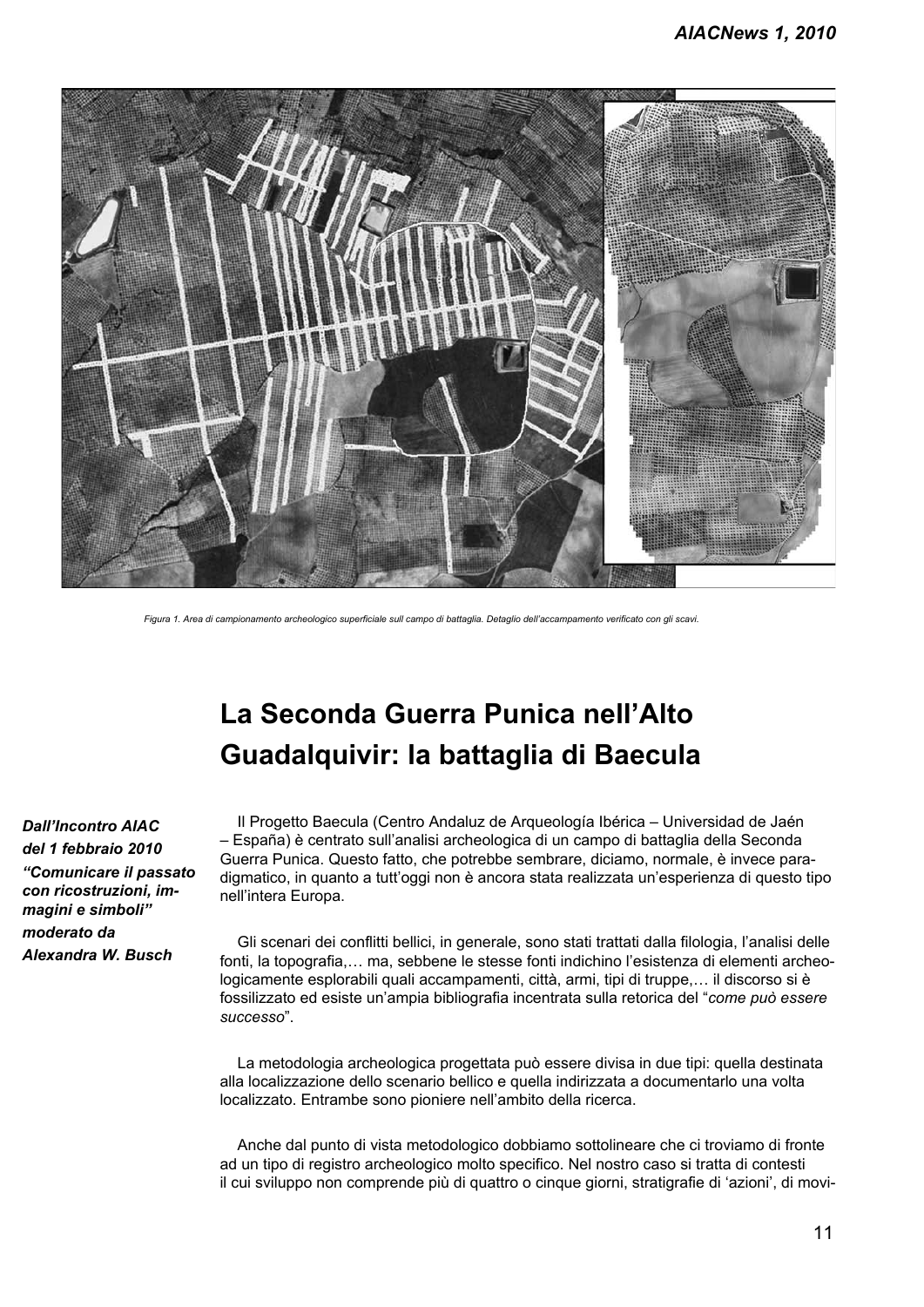

*Figura 2. Materiali: punte di giavellotto, pilum, caligae, monete ispano-cartaginese, ghiande di piombo...*

menti, più che di processi.

Ciononostante, l'oggetto della ricerca possiede un, diciamo, alto grado di trascendenza storica, sia a livello locale, per le comunità iberiche che hanno partecipato al conflitto; sia a livello regionale, nel contesto dello sviluppo di tutta la Seconda Guerra Punica, nel Mediterraneo Antico.

Infine, riteniamo fondamentale la linea metodologica aperta. Un membro dell nostro gruppo si trova in Italia, presso la Scuola Spagnola di Storia e Archeologia di Roma, con lo scopo di conoscere lo stato della ricerca sulla Seconda Guerra Punica in Italia. L'applicazione della strategia metodologica sperimentata a *Baecula* può essere verificata tramite futuri progetti in Italia, paese nel quale ebbero luogo scontri importanti, quali le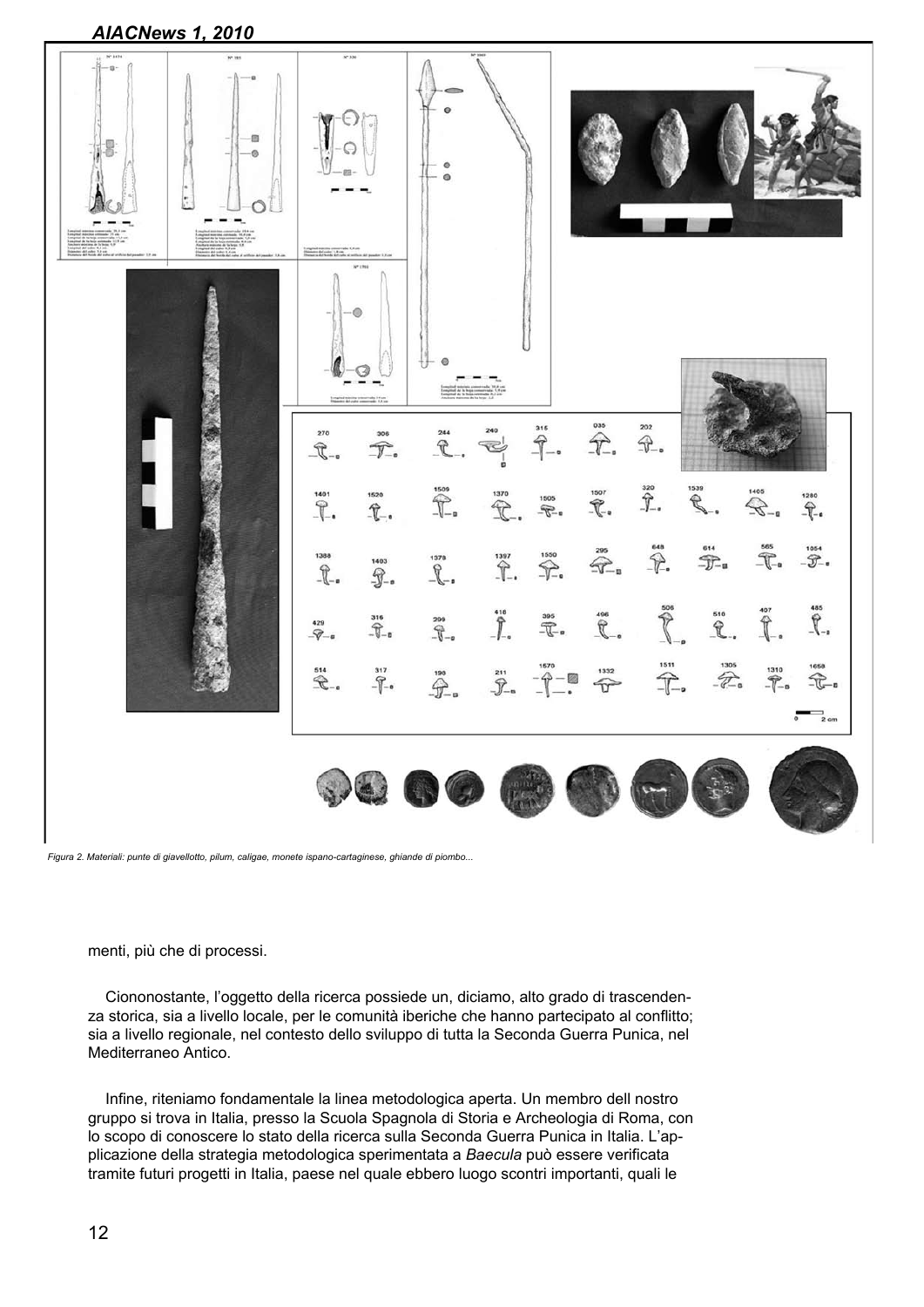battaglie del Trasimeno, Canne o Metauro, luogo quest'ultimo nel quale Asdrubale fu sconfitto da Roma.

Assieme al carattere sperimentale e metodologico del Progetto '*Baecula'*, siamo molto interessati – crediamo sia fondamentale – anche alla ricerca della guerra come fatto storico, come elemento traumatico, elemento caratterizzato da forme processuali diverse da una linea di analisi tradizionale della storia. Addurre un discorso formativo, a questo tipo di eventi è un compito delicato.

La storiografia tradizionale ha prodotto una specie di antropofagia dell'uomo nella guerra; abbellita con gesta, eroi e miti, tecniche e strategie, vincitori e vinti, monumenti e silenzi. È necessario superare questo paradigma, comprendere la guerra come un fatto economico giustificato ideologicamente e mostrare 'la sua' complessa realtà come una forma di suicidio collettivo.

Questa presentazione è frutto di un lavoro di gruppo. Di conseguenza, siamo solo un piccolo campione dell'insieme di persone e istituzioni che lo costituiscono.

Juan Pedro Bellón, Carmen Rueda & Ana Herranz

Escuela Española de Historia y Arqueología en Roma

Per ulteriori informazioni: bellon@csic.it

Bellón, J.P. *et al.*, 2009: "Baecula. An archaeological analysis of the location of a battle of the second punic war". A. Morillo, N. Hanel y E. Martín (eds.): *Proceedings LIMES XX International Congress of Roman Frontier Studies. León (Spain)*. *Anejos de Gladius,* 13. Vol. 1. CSIC – Ediciones Polifemo. Madrid. 253-265.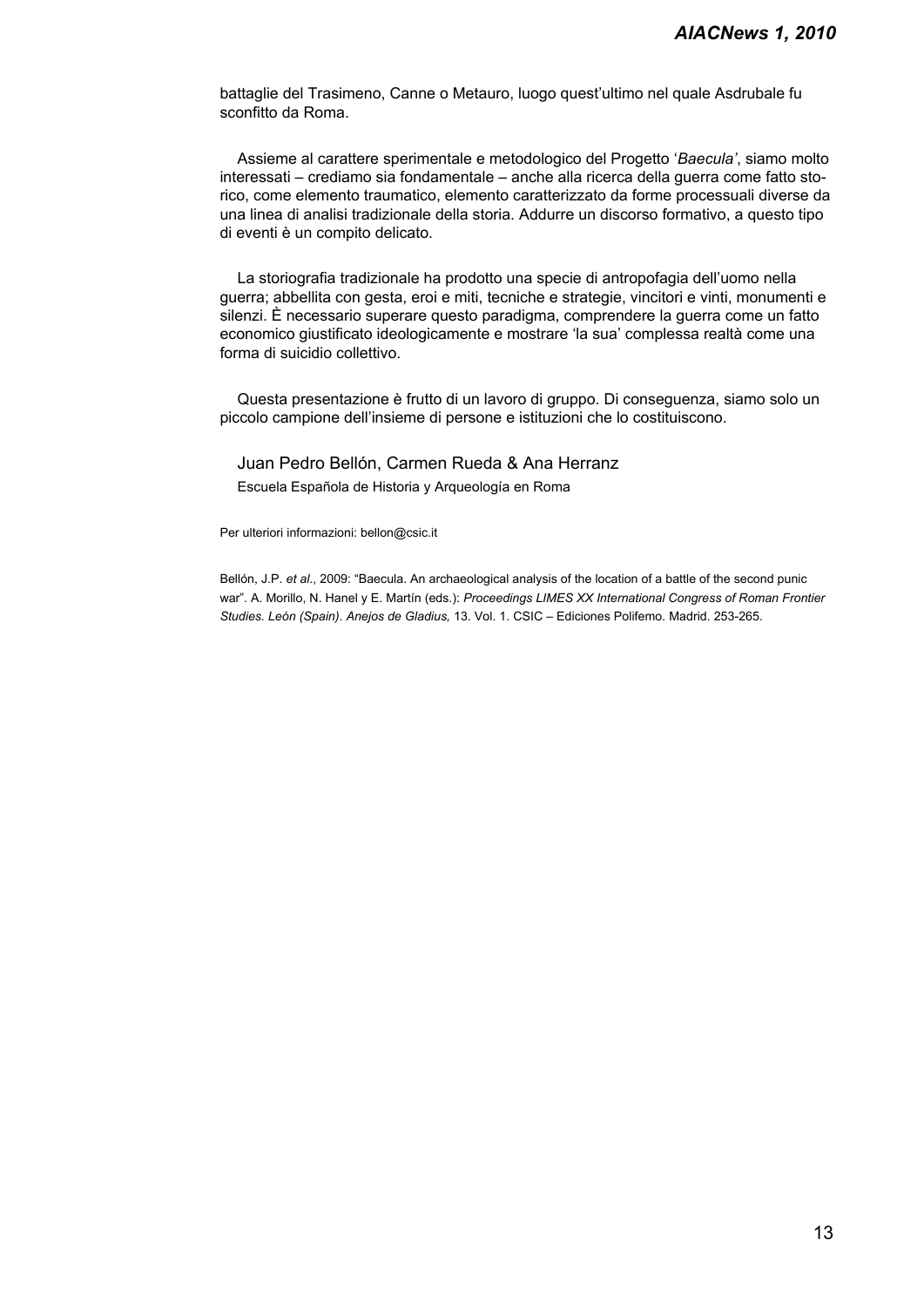## **Le strutture e l'arredo liturgico delle basiliche paleocristiane di Cipro**

Se all'architettura paleocristiana sono stati dedicati moltissimi studi con riferimenti alle varie regioni del Mediterraneo antico, non si può dire lo stesso per le strutture di arredo liturgico, che pure sono presenti in gran parte delle chiese di quell'epoca, specie quando l'abbandono dell'edificio ci ha conservato resti o almeno tracce di questo tipo di strutture ascrivibili alle fasi paleocristiane. Gli studi specifici che propongono analisi d'insieme relative ad intere regioni sono fino ad oggi molto limitate ed è quindi praticamente impossibile proporre allo stato attuale uno studio comparativo a largo raggio. Per questo motivo sarebbe necessario svolgere prima di tutto ricerche a livello "regionale", dando maggiore risalto a quelle aree che garantiscono una certa abbondanza di testimonianze e che permettono di avere utili riferimenti per un auspicabile, futuro studio d'insieme. È proprio in quest'ottica che si è rivolta l'attenzione alle strutture liturgiche individuabili nella Cipro paleocristiana, inquadrandole in uno schema di classificazione che potrebbe essere applicato anche a successive, e più estese, analisi.

Questa analisi si riferisce, dunque, esclusivamente a quelle basiliche, situate in tutto il territorio cipriota che sono state scoperte per buona parte delle strutture e sono tuttora ispezionabili.

Piuttosto che trattare separatamente le chiese e gli elementi dell'arredo liturgico che in esse si trovano, ho preferito discutere per primi gli elementi stessi che così possono essere ordinati in senso diacronico e sottoposti direttamente ad un'analisi comparativa d'insieme. Esaminandoli separatamente gli altari, i cibori, i *synthrona*, gli amboni, i plutei e i pilastrini, si è potuto meglio porre in relazione anche le tipologie specifiche ed eventuali cambiamenti strutturali delle recinzioni nel tempo.

Nel V secolo possiamo registrare una serie di santuari con una geometria molto semplice, per lo più costituiti da una pianta rettangolare e spesso in posizione sopraelevata, rispetto alla quota del resto della chiesa. Solo nel VI secolo si registra una maggiore varietà di strutture con elementi specifici anche del tutto nuovi. Il livello pavimentale della zona presbiteriale viene spesso rialzato e allargato. Il rialzamento del livello della recinzione liturgica è connesso anche con il rifacimento del pavimento, nella maggior parte dei casi in *opus sectile* (Michaelides 1993). Pochi, ma sicuramente significativi, sono gli esempi rinvenuti a Cipro della cosiddetta *solea*. Quelli della basilica episcopale di Kourion (Megaw 2007) e della basilica di Ayias Trias a Yialousa (Megaw 1974). Altra caratteristica delle recinzioni presbiteriali di VI secolo sembra essere quella della loro estensione nelle navate laterali, com'è attestato nelle tre basiliche di Peyia costruite *ex novo* nel VI secolo (Megaw 1974). È tuttavia noto che l'allargamento dell'area presbiteriale nelle navate laterali, con la seguente creazione di uno spazio tripartito, si diffonde nel corso del VI secolo nella maggior parte delle chiese cipriote di nuova costruzione oppure in quelle oggetto di risistemazioni. Notevole per quest'epoca è la presenza di elementi scultorei spesso di importazione, o di imitazione locale, che compongono le recinzioni, per lo più serie di plutei e pilastrini. Alla luce di una vasta gamma di confronti, i plutei, i pilastrini, gli amboni e le altre sculture di funzione architettonica, sembrano essere per lo più copie di esemplari prodotti su scala industriale dagli opifici costantinopolitani. È importante segnalare la presenza di plutei di pietra calcarea locale, o di gesso probabilmente di manifatura locale, rinvenuti in diversi siti dell'isola.

La prima considerazione, forse prevedibile ma comunque sorprendente, è quella relativa alla mancanza di testimonianze oggettive nelle prime fasi delle basiliche. Alcuni elementi di arredo, certamente fondamentali per lo svolgimento della liturgia, come gli altari, i cibori e gli amboni, sembrano essere apparentemente inesistenti nel IV secolo e comunque rarissimi –se non assenti– anche nel V secolo. Tuttavia non troviamo allestimenti in forma monumentale prima dal VI secolo, motivo per cui si deve ritenere che almeno gli elementi fondamentali ed indispensabili per la liturgia, dovessero comunque esistere, anche se a livello di strutture mobili per lo più lignee con rivestimenti metallici; dal VI in poi, queste stesse strutture risultano invece saldamente vincolate al pavimento e realizzate in marmo o pietra, registrandosi inoltre una maggiore varietà dovuta anche ad

*Dall'Incontro AIAC del 22 febbraio 2010 "Strutture e arredi del sacro preromano e cristiano" moderato da Umberto Utro*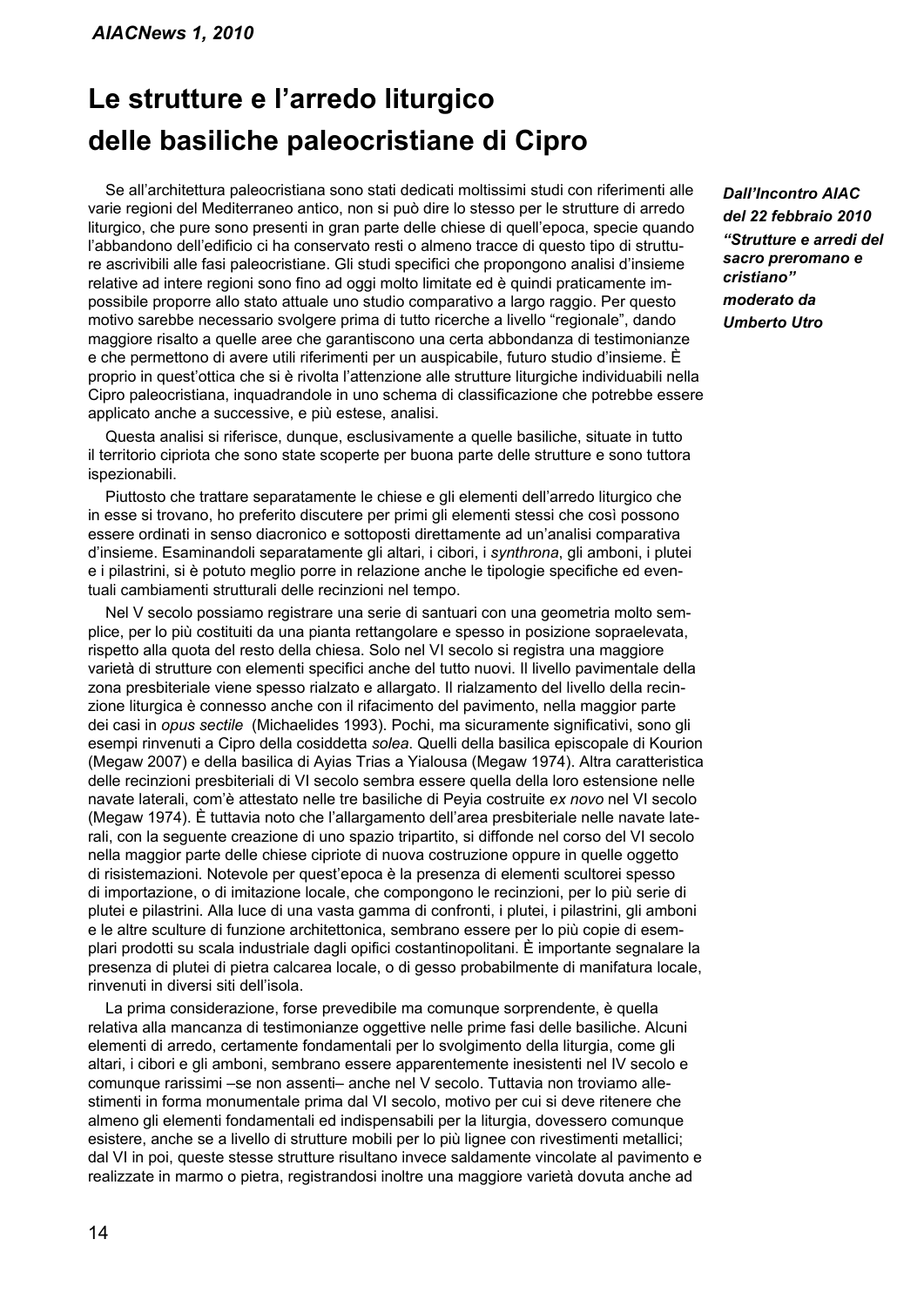elementi specifici del tutto nuovi.

Doria Nicolaou dorianicolaou@gmail.com Pontificio Istituto di Archeologia Cristiana Via Napoleone III, 1 Roma

#### **Bibliografia**

Megaw, A. H. S., (1974), Byzantine Architecture and decoration in Cyprus, Metropolitan or Provincial?, *DOP 28,*  57- 88.

Megaw, A. H. S., (2007), *Kourion: Excavations in the Episcopal Precinct,* Washington, D.C: Dumbarton Oaks Research Library and Collection; [Cambridge, Mass.]: Distributed by Harvard University Press.

Michaelides, D., (1993), *Opus- sectile* in Cyprus, in: *The Sweet Land of Cyprus*, *Papers given at the twenty- fifth jubilee symposium of Byzantine studies, Birmingham 1991, (a cura di A. A. M. Bryer e G. S. Georghallides),* Nicosia, 69- 113.